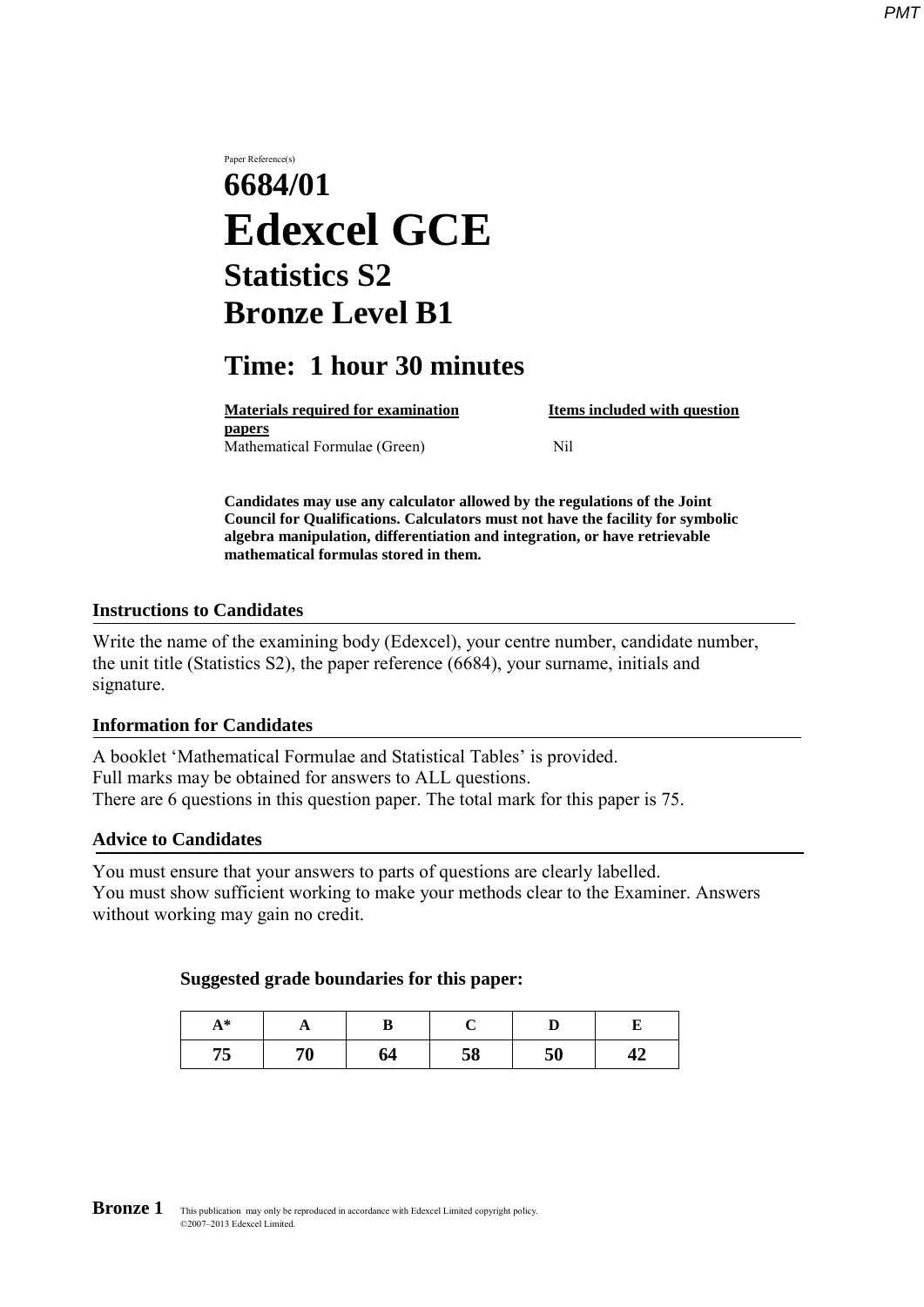| 1. | A manufacturer supplies DVD players to retailers in batches of 20. It has 5% of the players<br>returned because they are faulty. |     |
|----|----------------------------------------------------------------------------------------------------------------------------------|-----|
|    | (a) Write down a suitable model for the distribution of the number of faulty DVD players in                                      |     |
|    | a batch.                                                                                                                         | (2) |
|    | Find the probability that a batch contains                                                                                       |     |
|    | (b) no faulty DVD players,                                                                                                       | (2) |
|    | $(c)$ more than 4 faulty DVD players.                                                                                            | (2) |
|    | ( $d$ ) Find the mean and variance of the number of faulty DVD players in a batch.                                               | (2) |
|    | In a village, power cuts occur randomly at a rate of 3 per year.                                                                 |     |
|    | (a) Find the probability that in any given year there will be                                                                    |     |
|    | (i) exactly 7 power cuts,                                                                                                        |     |
|    | (ii) at least 4 power cuts.                                                                                                      | (5) |
|    | (b) Use a suitable approximation to find the probability that in the next 10 years the number                                    |     |
|    | of power cuts will be less than 20.                                                                                              | (6) |

*PMT*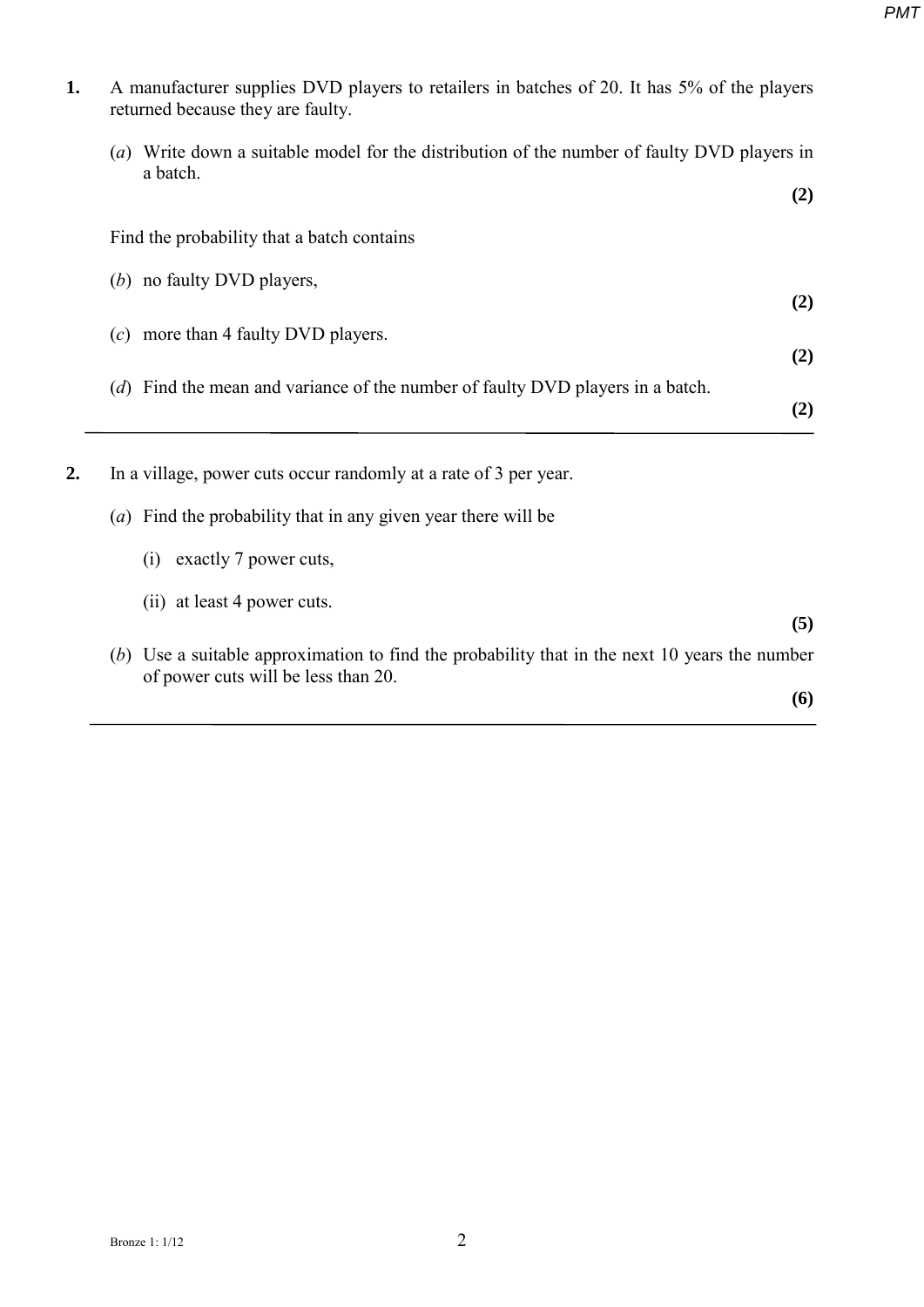**3.** A website receives hits at a rate of 300 per hour.

| State a distribution that is suitable to model the number of hits obtained during a 1 minute<br>$\left( a\right)$<br>interval. |     |
|--------------------------------------------------------------------------------------------------------------------------------|-----|
|                                                                                                                                | (1) |
| (b) State two reasons for your answer to part $(a)$ .                                                                          | (2) |
| Find the probability of                                                                                                        |     |
| 10 hits in a given minute,<br>(c)                                                                                              | (3) |
| ( <i>d</i> ) at least 15 hits in 2 minutes.                                                                                    |     |
|                                                                                                                                | (3) |
| The website will go down if there are more than 70 hits in 10 minutes.                                                         |     |

- (*e*) Using a suitable approximation, find the probability that the website will go down in a particular 10 minute interval.
- **4.** A café serves breakfast every morning. Customers arrive for breakfast at random at a rate of 1 every 6 minutes.

Find the probability that

(*a*) fewer than 9 customers arrive for breakfast on a Monday morning between 10 a.m. and 11 a.m.

**(3)**

**(7)**

The café serves breakfast every day between 8 a.m. and 12 noon.

(*b*) Using a suitable approximation, estimate the probability that more than 50 customers arrive for breakfast next Tuesday.

**(6)**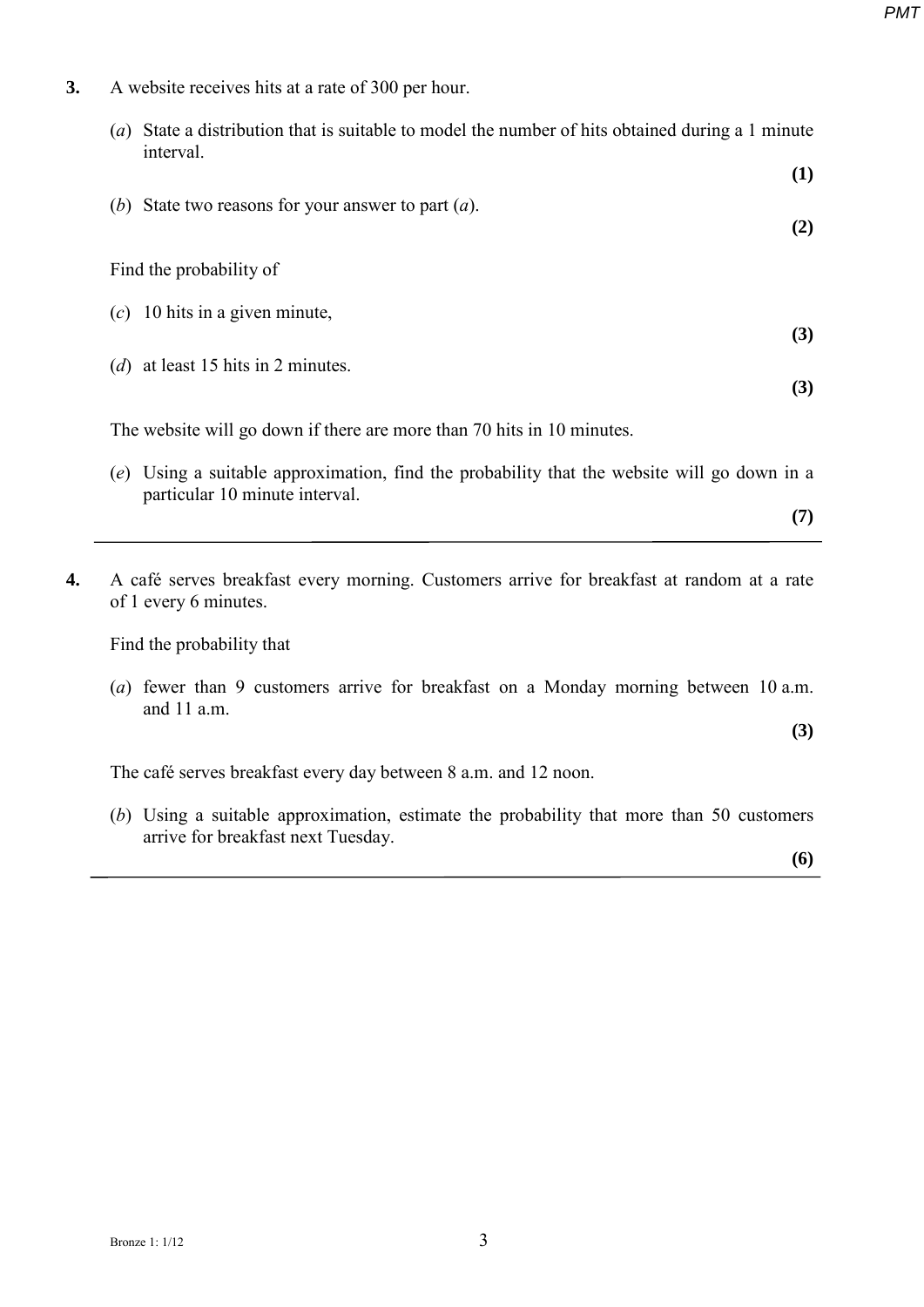**(6)**

**5.** Cars arrive at a motorway toll booth at an average rate of 150 per hour.

| $\left( a\right)$ | Suggest a suitable distribution to model the number of cars arriving at the toll booth, $X$ ,<br>per minute.         |     |
|-------------------|----------------------------------------------------------------------------------------------------------------------|-----|
|                   |                                                                                                                      | (2) |
|                   | (b) State clearly any assumptions you have made by suggesting this model.                                            | (2) |
|                   | Using your model,                                                                                                    |     |
| (c)               | find the probability that in any given minute                                                                        |     |
|                   | no cars arrive,<br>(1)                                                                                               |     |
|                   | (ii) more than 3 cars arrive.                                                                                        |     |
|                   | (d) In any given 4 minute period, find m such that $P(X > m) = 0.0487$                                               | (3) |
|                   |                                                                                                                      | (3) |
| (e)               | Using a suitable approximation find the probability that fewer than 15 cars arrive in any<br>given 10 minute period. |     |

**6.** The continuous random variable *X* has the following probability density function

$$
f(x) = \begin{cases} a + bx, & 0 \le x \le 5, \\ 0, & \text{otherwise.} \end{cases}
$$

**\_\_\_\_\_\_\_\_\_\_\_\_\_\_\_\_\_\_\_\_\_\_\_\_\_\_\_\_\_\_\_\_\_\_\_\_\_\_\_\_\_\_\_\_\_\_\_\_\_\_\_\_\_\_\_\_\_\_\_\_\_\_\_\_\_\_\_\_\_\_\_\_\_\_\_** 

where *a* and *b* are constants.

(a) Show that 
$$
10a + 25b = 2
$$
.  
(4)  
Given that  $E(X) = \frac{35}{12}$ ,

(*b*) find a second equation in *a* and *b*, **(3)** (*c*) hence find the value of *a* and the value of *b*. **(3)** (*d*) Find, to 3 significant figures, the median of *X*. **(3)** (*e*) Comment on the skewness. Give a reason for your answer. **(2) \_\_\_\_\_\_\_\_\_\_\_\_\_\_\_\_\_\_\_\_\_\_\_\_\_\_\_\_\_\_\_\_\_\_\_\_\_\_\_\_\_\_\_\_\_\_\_\_\_\_\_\_\_\_\_\_\_\_\_\_\_\_\_\_\_\_\_\_\_\_\_\_\_\_\_\_\_\_\_\_** 

# **TOTAL FOR PAPER: 75 MARKS**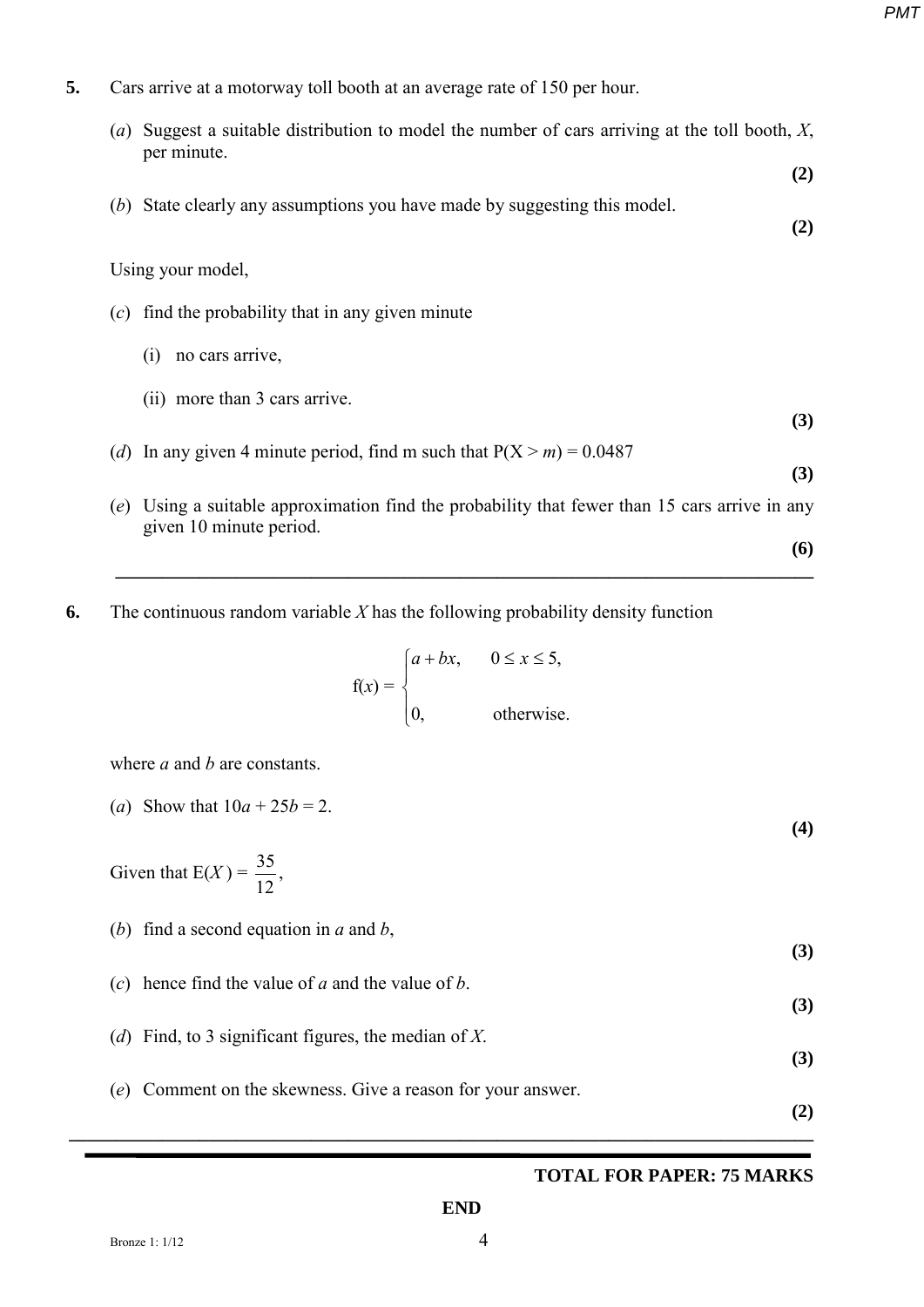| <b>Question</b><br><b>Number</b> |     | <b>Scheme</b>                                                       |                        |            |  |
|----------------------------------|-----|---------------------------------------------------------------------|------------------------|------------|--|
| Q <sub>1</sub>                   | (a) | $X \sim B(20,0.05)$                                                 | <b>B1 B1</b>           |            |  |
|                                  | (b) | $P(X = 0) = 0.95^{20} = 0.3584859$ or 0.3585 using tables.<br>M1 A1 |                        | (2)<br>(2) |  |
|                                  | (c) | $P(X > 4) = 1 - P(X \le 4)$<br>$= 1 - 0.9974$                       | M1                     |            |  |
|                                  |     | $= 0.0026$                                                          | A <sub>1</sub>         | (2)        |  |
|                                  | (d) | Mean = $20 \times 0.05 = 1$                                         | <b>B1</b>              |            |  |
|                                  |     | Variance = $20 \times 0.05 \times 0.95 = 0.95$                      | <b>B1</b><br>Total [8] | (2)        |  |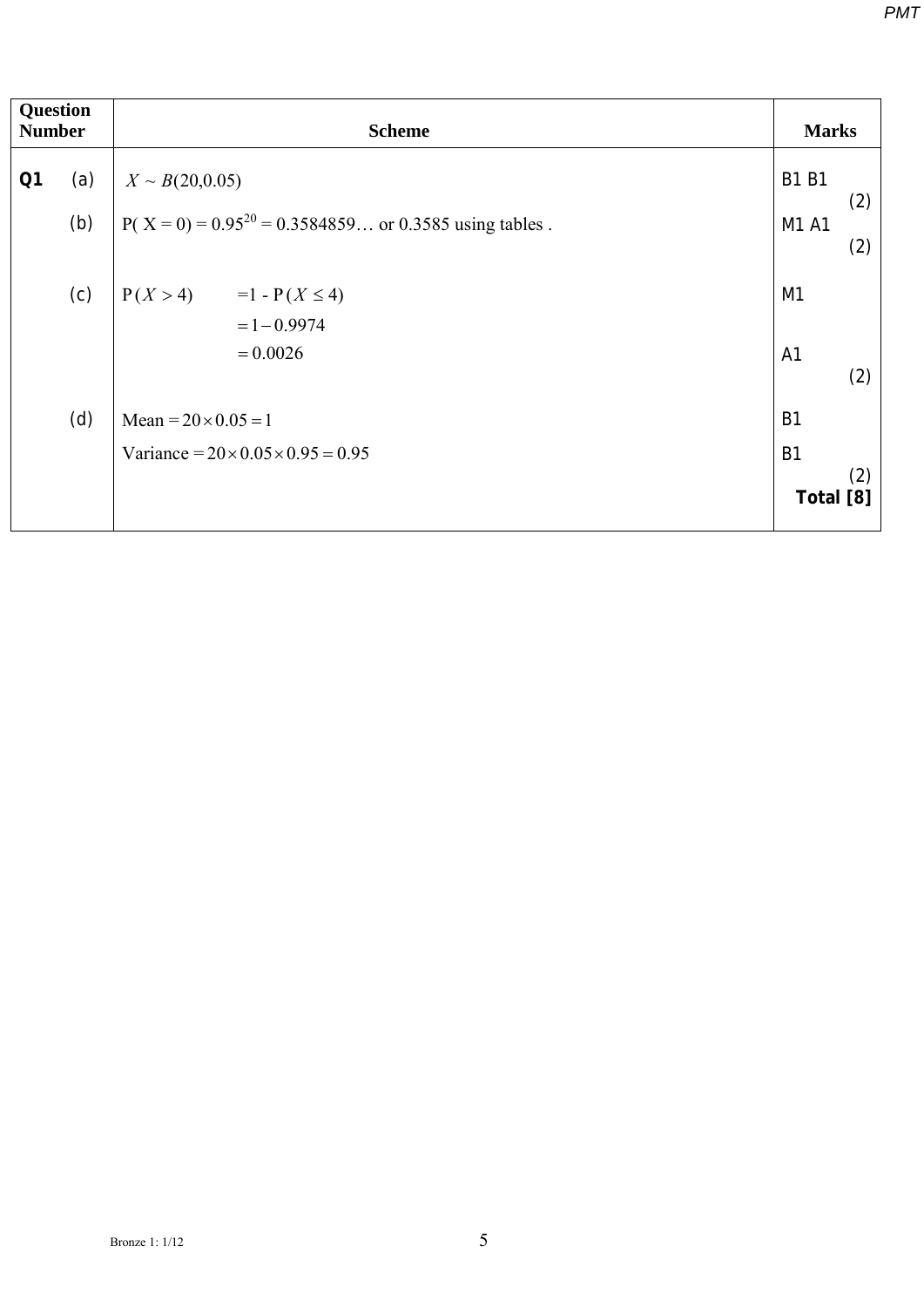| <b>Question</b><br><b>Number</b> | <b>Scheme</b>                                                                   | <b>Marks</b>    |
|----------------------------------|---------------------------------------------------------------------------------|-----------------|
| 2(a)                             | Let $X$ be the random variable the number power cuts.                           |                 |
|                                  | $X \sim Po(3)$                                                                  | B1              |
| (i)                              | $P(X = 7) = P(X \le 7) - P(X \le 6)$ or $\frac{e^{-3}3^7}{7!}$                  | M1              |
|                                  | $= 0.9881 - 0.9665$                                                             |                 |
|                                  | $= 0.0216$<br>awrt 0.0216                                                       | A1              |
| (ii)                             | $P(X \ge 4) = 1 - P(X \le 3)$                                                   | M1              |
|                                  | $= 1 - 0.6472$                                                                  |                 |
|                                  | $= 0.3528$<br>awrt 0.353                                                        | A1              |
|                                  |                                                                                 | (5)             |
| (b)                              | $X \sim Po(30)$                                                                 |                 |
|                                  | N(30,30)                                                                        | M1A1            |
|                                  | $P(X < 20) = P\left(Z < \frac{19.5 - 30}{\sqrt{30}}\right)$<br>$= P(Z < -1.92)$ | <b>M1M1 A1</b>  |
|                                  | $= 1 - 0.9726$                                                                  |                 |
|                                  | $= 0.0274 - 0.0276$                                                             | A1              |
|                                  |                                                                                 |                 |
|                                  |                                                                                 | (6)             |
|                                  |                                                                                 | <b>Total 11</b> |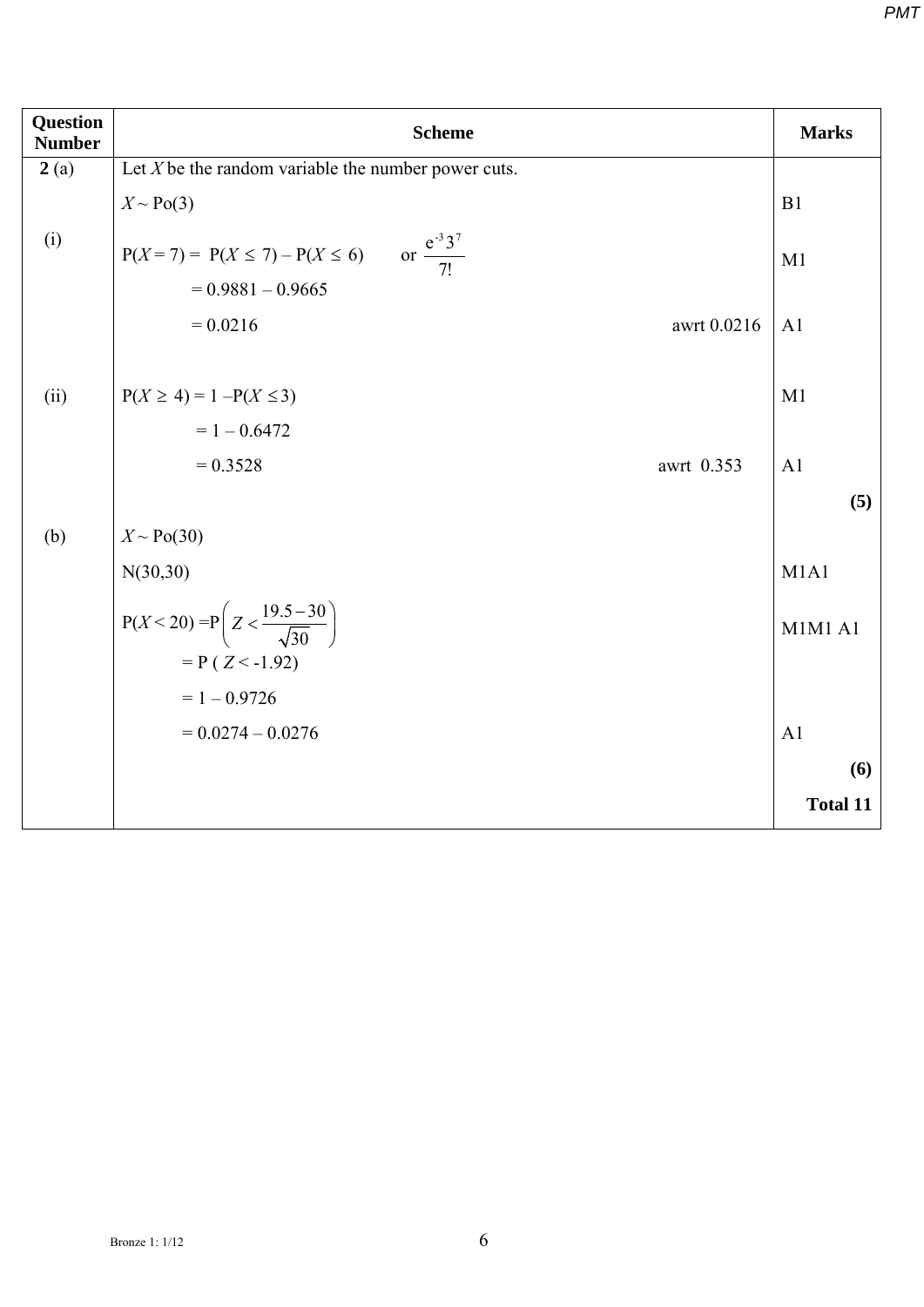| <b>Question</b><br><b>Number</b> | <b>Scheme</b>                                                        |             |                               |     |  |  |
|----------------------------------|----------------------------------------------------------------------|-------------|-------------------------------|-----|--|--|
| 3. (a)                           | Poisson                                                              |             | B1                            | (1) |  |  |
| (b)                              | Hits occur singly in time                                            |             |                               |     |  |  |
|                                  | Hits are independent or Hits occur randomly                          |             | <b>B1 B1</b>                  |     |  |  |
|                                  | Hits occur at a constant rate                                        |             |                               | (2) |  |  |
| (c)                              | $X \sim Po(5)$                                                       |             | B1                            |     |  |  |
|                                  | $P(X = 10) = P(X \le 10) - P(X \le 9)$ or $\frac{e^{-5}5^{10}}{10!}$ |             | M1                            |     |  |  |
|                                  | $= 0.9863 - 0.9682$                                                  |             |                               |     |  |  |
|                                  | $= 0.0181$                                                           | awrt 0.0181 | A1                            | (3) |  |  |
| (d)                              | $X \sim Po(10)$                                                      |             | B1                            |     |  |  |
|                                  | $P(X \ge 15) = 1 - P(X \le 14)$                                      |             | M1                            |     |  |  |
|                                  | $= 1 - 0.9165$                                                       |             |                               |     |  |  |
|                                  | $= 0.0835$                                                           | awrt 0.0835 | A <sub>1</sub>                | (3) |  |  |
| (e)                              | $X \sim Po(50)$                                                      |             |                               |     |  |  |
|                                  | Approximated by N(50,50)                                             |             | B <sub>1</sub> B <sub>1</sub> |     |  |  |
|                                  | $P(X > 70) = P\left(Z > \frac{70.5 - 50}{\sqrt{50}}\right)$          |             | M1M1                          |     |  |  |
|                                  | $= P(Z > 2.899)$                                                     |             | A <sub>1</sub>                |     |  |  |
|                                  | $= 1 - 0.9981$                                                       |             | M1                            |     |  |  |
|                                  | $= 0.0019$                                                           | awrt 0.0019 | A1                            | (7) |  |  |
|                                  |                                                                      |             |                               |     |  |  |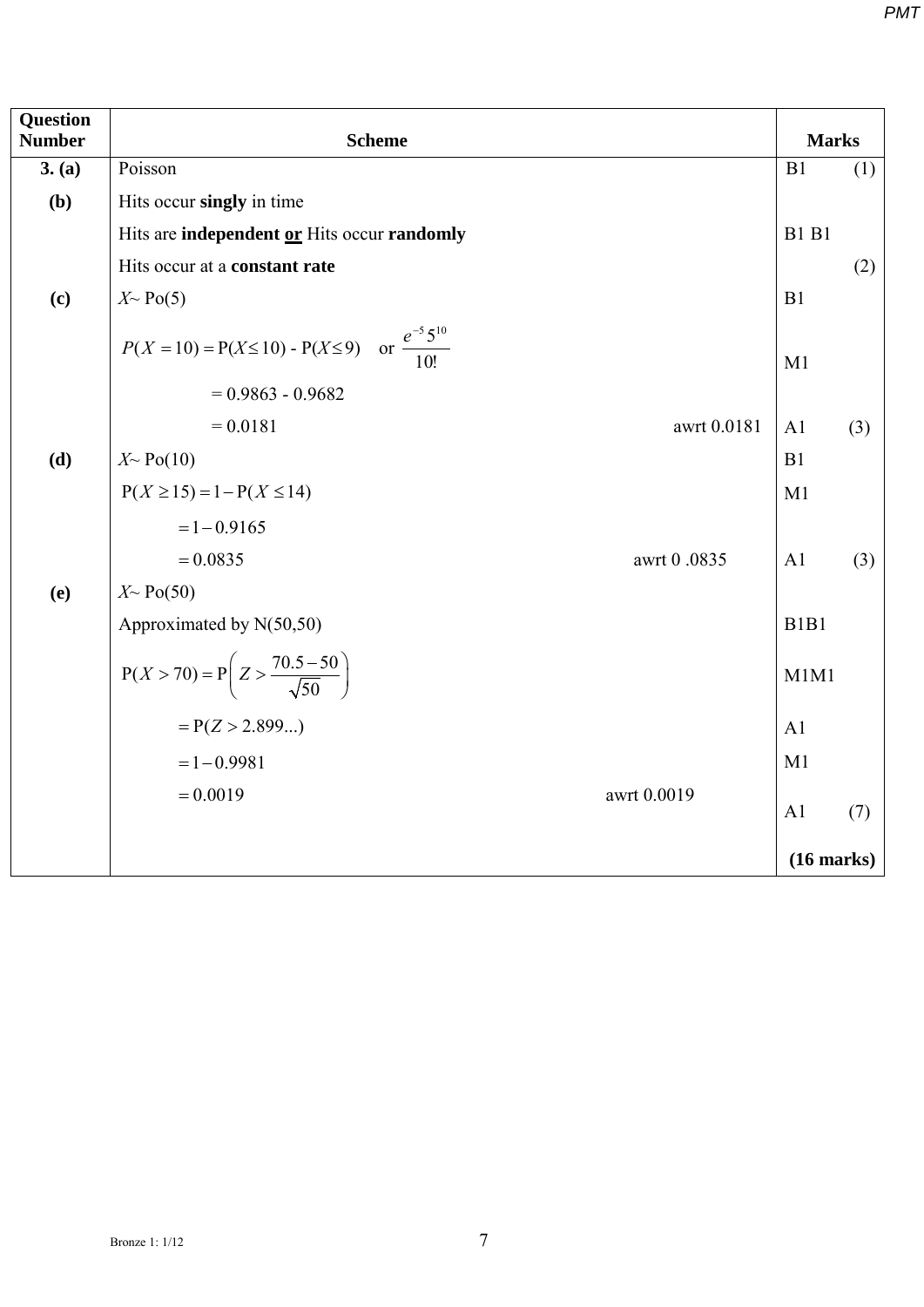| <b>Question</b><br><b>Number</b> | <b>Scheme</b>                                                                                                                                                  |                                                                          |  |  |  |  |
|----------------------------------|----------------------------------------------------------------------------------------------------------------------------------------------------------------|--------------------------------------------------------------------------|--|--|--|--|
| Q4<br>(b)                        | (a) $X \sim Po(10)$<br>$P(X < 9)$ = $P(X \le 8)$<br>$= 0.3328$<br>$Y \sim Po(40)$                                                                              | <b>B1</b><br>M <sub>1</sub><br>A1<br>(3)                                 |  |  |  |  |
|                                  | $Y$ is approximately N(40,40)<br>$P(Y > 50) = 1 - P(Y \le 50)$<br>$=1-P\left(Z<\frac{50.5-40}{\sqrt{40}}\right)$<br>$= 1 - P(Z < 1.660.)$<br>$= 1 - 0.9515$    | M1 A1<br>M <sub>1</sub><br>M1<br>A <sub>1</sub>                          |  |  |  |  |
|                                  | $= 0.0485$<br>N.B. Calculator gives 0.048437.<br>Poisson gives 0.0526 (but scores nothing)                                                                     | A <sub>1</sub><br>(6)<br>Total [9]                                       |  |  |  |  |
| $\overline{5}$ .<br>(a)          | $X\!\!\sim\!\!Po(2.5)$                                                                                                                                         | <b>M1A1</b><br>(2)                                                       |  |  |  |  |
| (b)                              | Cars arrive at the toll booth independently/randomly<br>Cars arrive one at a time B1<br>The rate of arrival at a toll booth remains constant at 2.5 per minute | <b>B1</b><br><b>B1</b><br>(2)                                            |  |  |  |  |
| $(c)$ (i)<br>$(c)$ (ii)          | $P(X=0) = e^{-2.5} = 0.0821$<br>$P(X > 3) = 1 - P(X \le 3)$<br>$= 0.2424$                                                                                      | B1<br>(1)<br>$\mathbf{M1}$<br>${\bf A1}$                                 |  |  |  |  |
| (d)                              | Use of $Po(10)$<br>$1 - 0.0487 = 0.9513$<br>$m=15$                                                                                                             | (2)<br>$\mathbf{M1}$<br>$\mathbf{M1}$<br>A1 cao<br>(3)                   |  |  |  |  |
| <b>(e)</b>                       | $Y \sim N(25, 25)$<br>$P(X<15) = P(Y \le 14.5)$<br>$= P\left(z\frac{14.5 - 25}{5}\right)$<br>$= P(Z \le -2.1)$<br>$= 0.01786$                                  | <b>B1 B1</b><br>$\mathbf{M1}$<br>$M1$<br>${\bf A1}$<br>${\bf A1}$<br>(6) |  |  |  |  |
|                                  |                                                                                                                                                                | $[16]$                                                                   |  |  |  |  |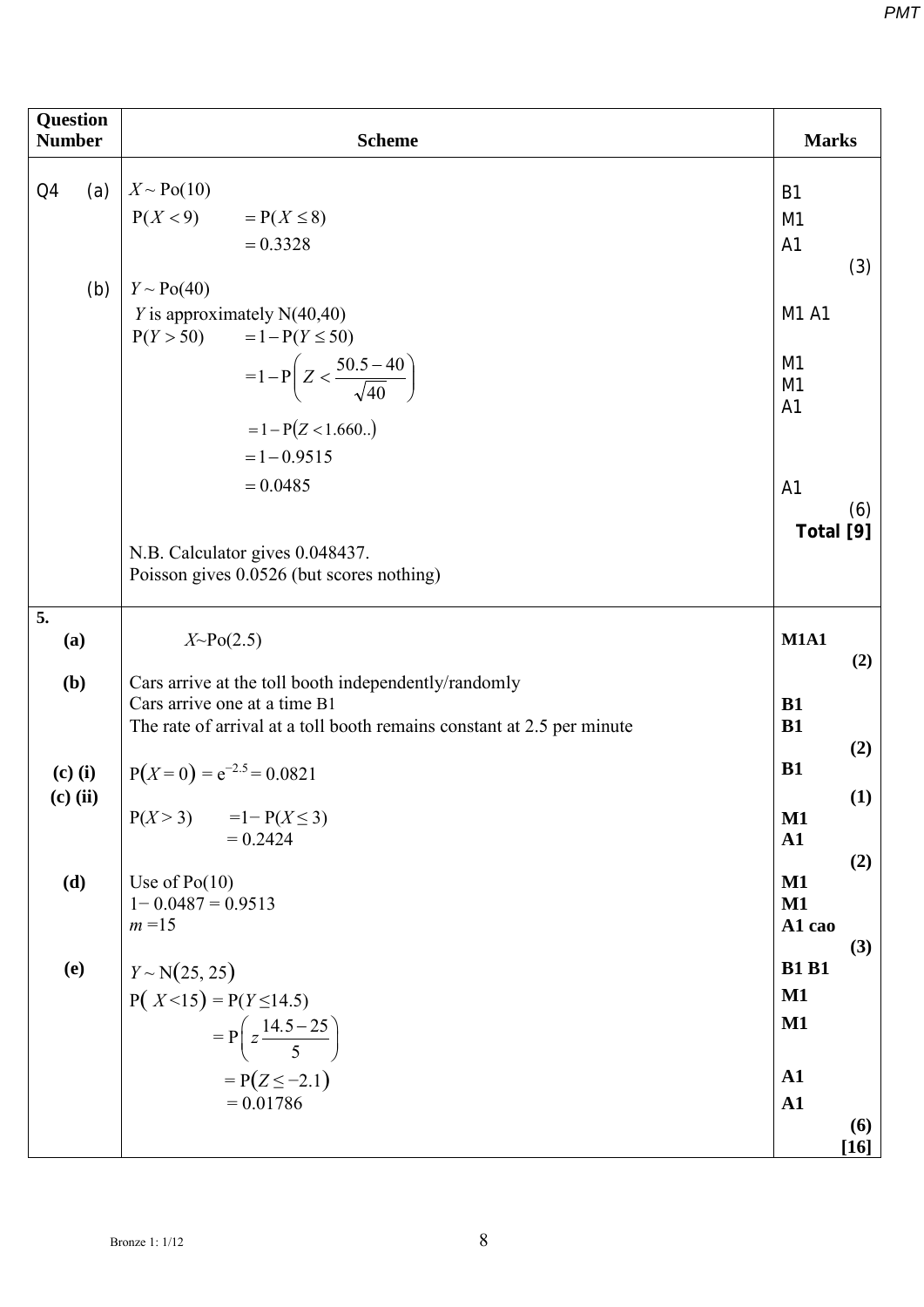| Question<br><b>Number</b> | <b>Scheme</b>                                                                                                   | <b>Marks</b>             |  |
|---------------------------|-----------------------------------------------------------------------------------------------------------------|--------------------------|--|
| 6(a)                      | $\int_0^5 a + bx \, dx = 1$                                                                                     | M1                       |  |
|                           | $\left[ax + \frac{bx^2}{2}\right]_0^5 = 1$                                                                      | A <sub>1</sub>           |  |
|                           | $5a + \frac{25b}{2} = 1$<br>$10a + 25b = 2$                                                                     | M1dep<br>Alcso           |  |
| (b)                       | $\int_0^5 ax + bx^2 dx = \frac{35}{12}$<br>$\left[ \frac{ax^2}{2} + \frac{bx^3}{3} \right]_0^5 = \frac{35}{12}$ | (4)<br>M1                |  |
|                           |                                                                                                                 | A1                       |  |
|                           | $\frac{25a}{2} + \frac{125b}{3} = \frac{35}{12}$<br>$30a + 100b = 7$                                            | A <sub>1</sub><br>(3)    |  |
| (c)                       | $30a + 100b = 7$                                                                                                | M1                       |  |
|                           | $10a + 25b = 2$                                                                                                 |                          |  |
| (d)                       | $a = 0.1$ $b = 0.04$                                                                                            | A1, A1<br>(3)<br>M1      |  |
|                           | $\int_0^m 0.1 + 0.04x \, dx = 0.5$ $\left[ 0.1x + \frac{0.04x^2}{2} \right]_0^m = 0.5$                          | A1ft                     |  |
|                           | $0.1m + 0.02m^2 - 0.5 = 0$                                                                                      |                          |  |
|                           | $m = \frac{-0.1 \pm \sqrt{0.1^2 + 4 \times 0.02 \times 0.5}}{2 \times 0.02}$                                    |                          |  |
|                           | $m = 3.09, -8.09$ therefore 3.09                                                                                | A <sub>1</sub><br>(3)    |  |
| (e)                       | mean < median ( <mode)<br>negatively skewed</mode)<br>                                                          | B1ft<br>B1 dep ft<br>(2) |  |
|                           |                                                                                                                 | Total 15                 |  |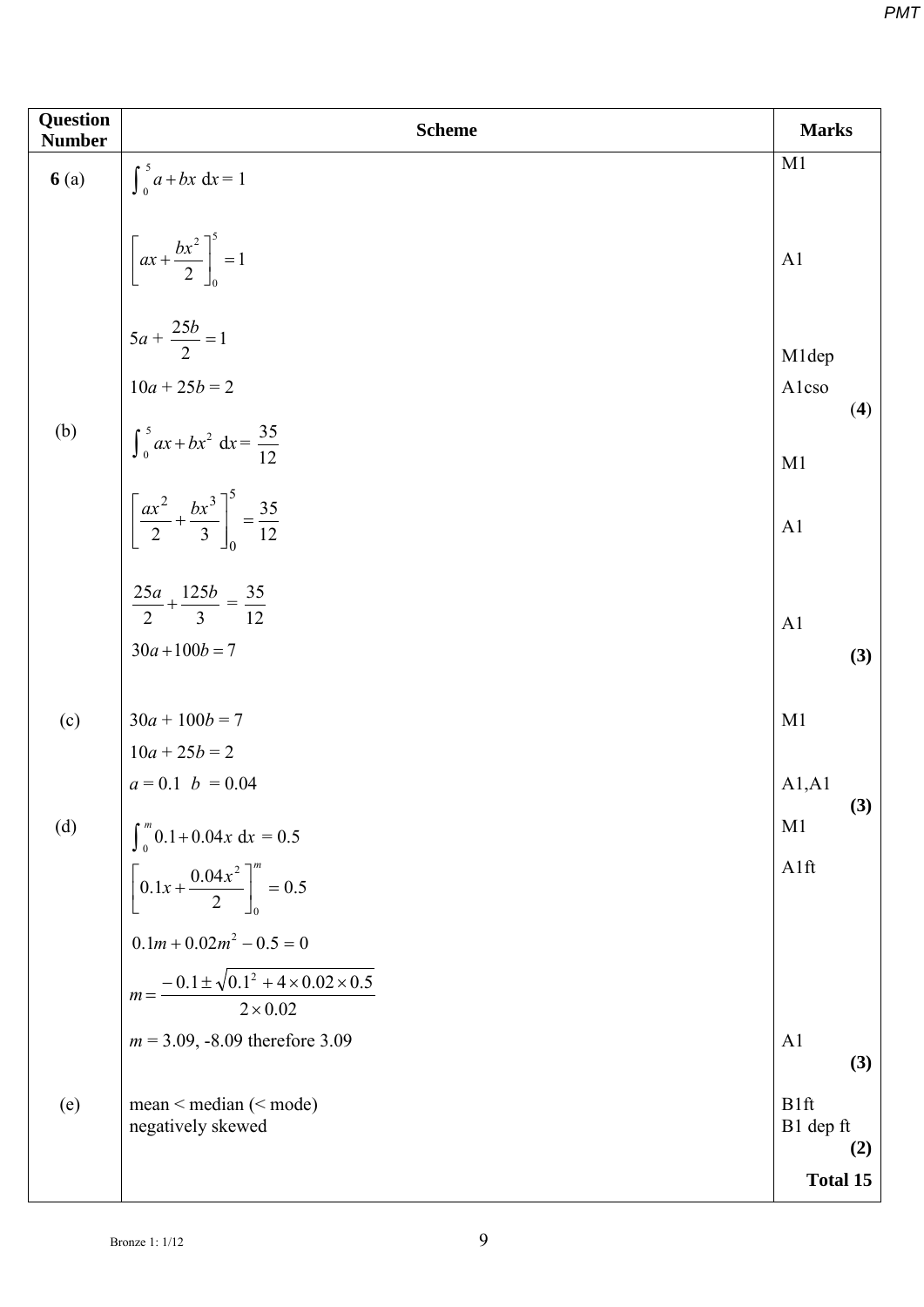# **Examiner reports**

# **Question 1**

This question proved to be a very good start to the paper for a large majority of candidates. In general parts (a), (b) and (d) were answered correctly. In part (c) the most common mistake was to use  $P(X > 4) = 1 - P(X \le 3)$ .

# **Question 2**

Overall this question was well answered and responses reflected good preparation and understanding in using a Poisson distribution and also using a normal approximation to a Poisson. A high percentage of candidates attempted both parts of (a) successfully, with the majority of candidates using Po(3) and getting at least one mark for (a)(i). Marks lost for part (a) were normally for finding  $P(X \ge 4) = 1 - P(X \le 4)$  or  $P(X = 4)$ , in (a)(ii) or occasionally for writing the answer to  $(a)(i)$  as 0.22. In part (b) candidates showed their ability to standardise correctly using a continuity correction to get a negative '*z*' value, or in the case of candidates who used the symmetric properties of the distribution, the equivalent positive value. A minority of candidates lost marks through either using an incorrect continuity correction, i.e. 18.5 or 20.5, or none at all. Occasionally a candidate failed to find  $1 - \Phi(1.92)$  although it was rare to see a final answer  $> 0.5$ .

# **Question 3**

This question was well answered, with a high proportion of candidates gaining full marks. The choice of Poisson was recognised easily and, in most cases, justified with appropriate properties. One mark was lost frequently by candidates who did not write the answer in the context of 'hits'.

A large proportion of scripts showed excellent solutions to both parts (c) and (d). Errors were rare, but perhaps the most common was to write a final answer correct to two significant figures only. The inequalities were handled well by almost all candidates, although there were a tiny number who wrote, for example,  $P(X = 10) = P(X \le 11) - P(X \le 10)$  in part (c) and  $P(X \ge 15) = 1 - P(X \le 15)$  in part (d).

A pleasing majority of candidates obtained full marks to part (e), with clear, confident and accurate responses. Most of these candidates achieved the perfect combination of a fully detailed method together with economy of expression.

Marks lost in this part were mainly due to using a value 69.5 instead of 70.5 in the standardisation or no continuity correction at all. Few candidates made no attempt at this part of the question.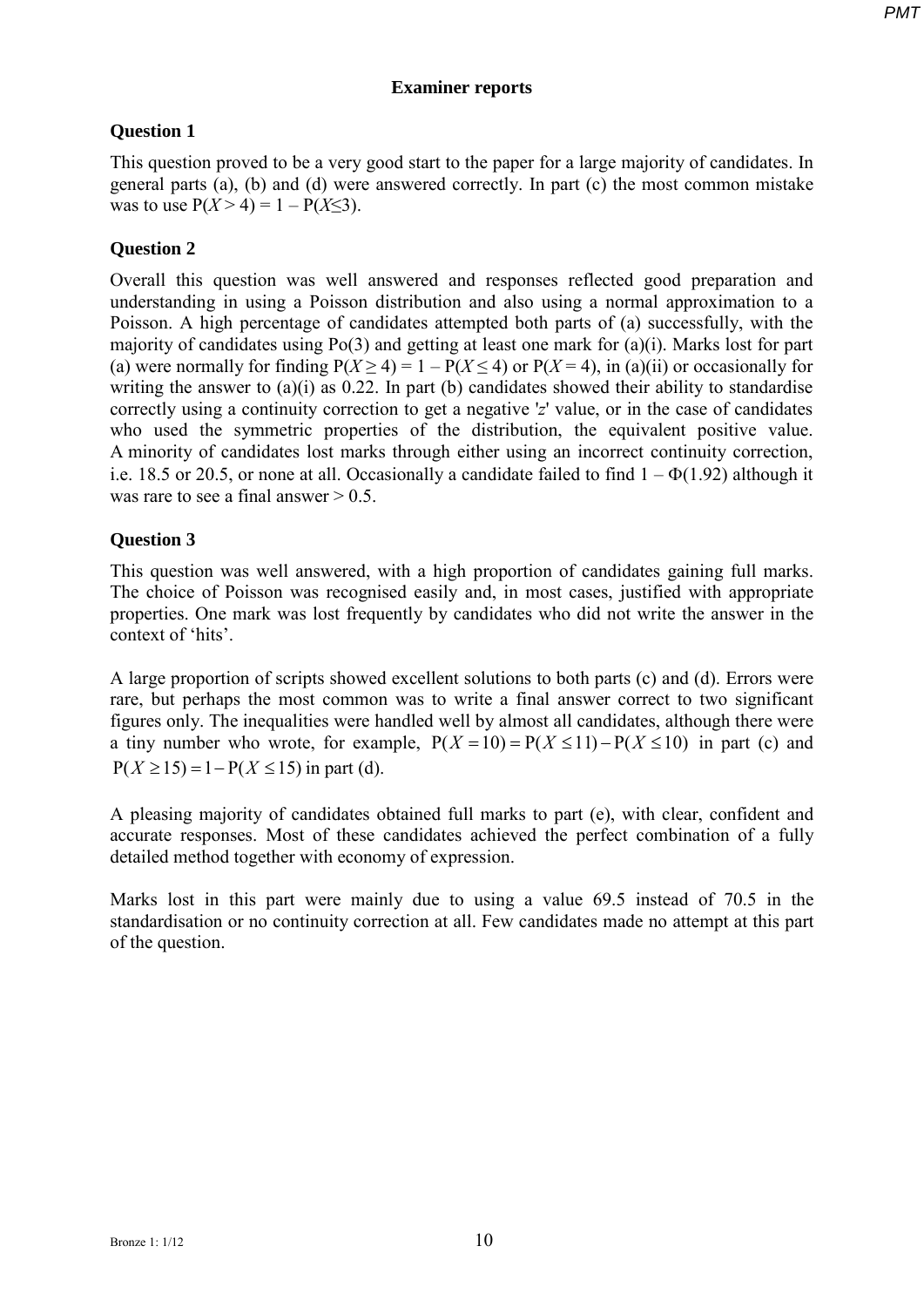# **Question 4**

This question was accessible to the majority of candidates, with many gaining full marks. Most recognised the need to use a Poisson distribution in part (a) and translated the time of one hour successfully to a mean of 10. Common errors included using a mean of 6 or misinterpreting  $P(X < 9)$  as  $P(X \le 9)$  or using 1 -  $P(X \le 8)$ . In part (b), a high percentage of candidates gained full marks for using a Normal approximation with correct working. Marks lost in this part were mainly due to using a 49.5 instead of 50.5 or no continuity correction at all. A small number of candidates wrote the distribution as B(240, 1/6) and translated this to N(40, 100/3).

# **Question 5**

This question was answered well by a high proportion of candidates reflecting a good understanding of the Poisson distribution and also the use of the normal approximation to Poisson with many gaining full marks. In part (a) the main error was using Po(150).

In part (b) a minority of candidates failed to use a context when stating the conditions for any Poisson distribution or, if in context, failed to use words that implied "cars arrive" or "rate of arrival". For part  $(c)(i)$  the most common error seen was a rounded answer of 0.082.

When finding the probability in part (c)(ii), a small minority of candidates calculated  $P(X > 3) = 1 - P(X \le 2)$  or found  $P(X \le 3)$ .

In part (d), the most common error was for candidates to write  $P(X > m) = 1 - P(X \le m - 1)$ and, having successfully shown that  $P(X \le 15 | X \sim Po(10)) = 0.93150$ , then write  $m - 1 = 15$  so  $m = 16$ . The majority of candidates used a normal approximation successfully in part (e) and gained full marks.

# **Question 6**

This question provided many difficulties for weaker candidates, particularly those weak at algebraic manipulation.

In part(a) nearly all candidates attempted to integrate the given expression with most placing the resultant expression equal to 1, substituting 5 and multiplying by 2 to provide the given equation.

Most candidates attempted part (b) successfully and achieved a correct equation. Many candidates then tried to rearrange the equation but often they did not posses the algebraic skills to do so accurately. Marks were awarded for the correct equation in this part as incorrect subsequent working was ignored. The candidates then unfortunately used their rearranged incorrect equation in part (c). All the candidates attempted to solve 'their' equations simultaneously and most of those with the correct equation attained the correct values for *a* and *b*. Part (d) of the question was not answered well by a large number of candidates. Those that had the correct values of *a* and *b* usually managed to integrate correctly but errors in substitution into the quadratic formula and/or in calculating the two possible values of *m* (the median) were not uncommon. In part (e) The majority of candidates compared 'their' median with the given mean correctly and most of them also stated the correct skew for 'their' values. Some candidates attempted to compare the mean or median (or both) with the mode with varying degrees of success. This comparison was only considered if 'their' mode was stated and, when given, these values varied anywhere between 0 and 5.